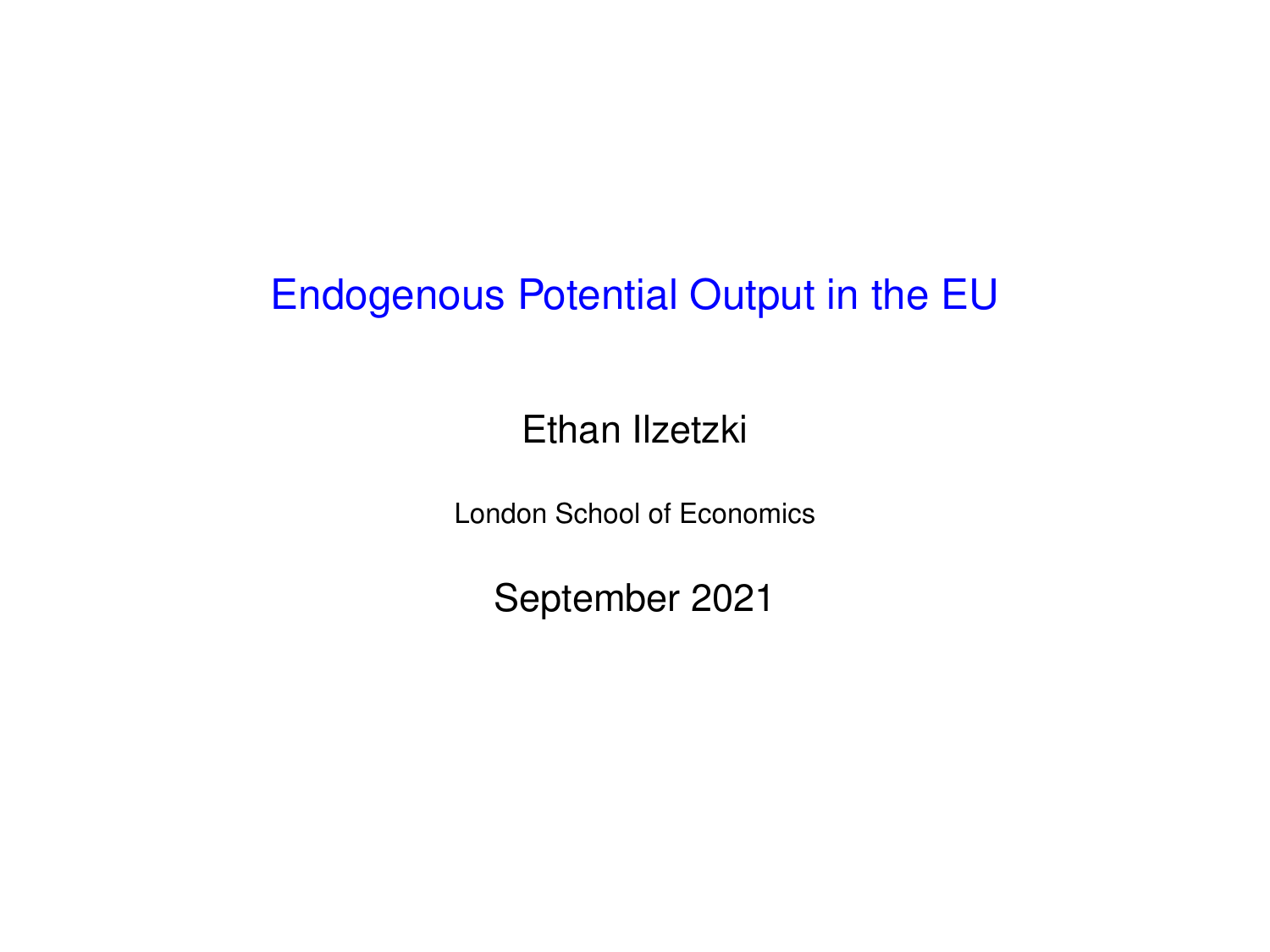## **Overview**

- 1. Simple statistical methods good enough to tell the right "story"
- 2. Persistent output losses lead to "defeatism": Can lead to self-fulfilling loss in potential output.
- 3. Existing measures treat potential output as exogenous, but increasing evidence that it's affected by fiscal and monetary policy

Two sidebars:

- 1. No "the" output gap: Output gaps should be made to purpose
- 2. What is the correct level of aggregation?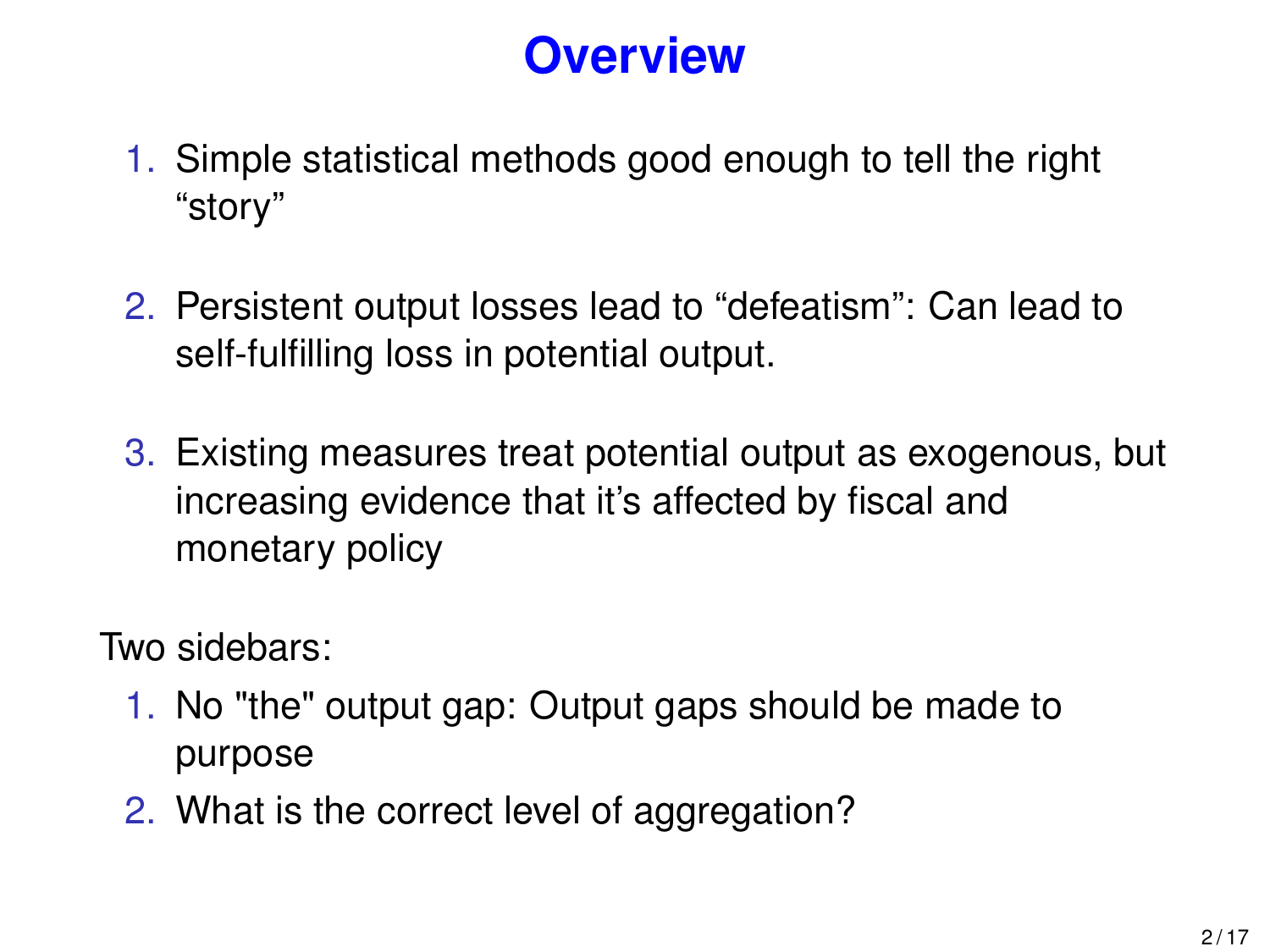## *Simple Detrending*

*Simplest ways to measure GDP trends tell a "reasonable" story.*

*Following figures show GDP with simple piece-wise linear trend lines.*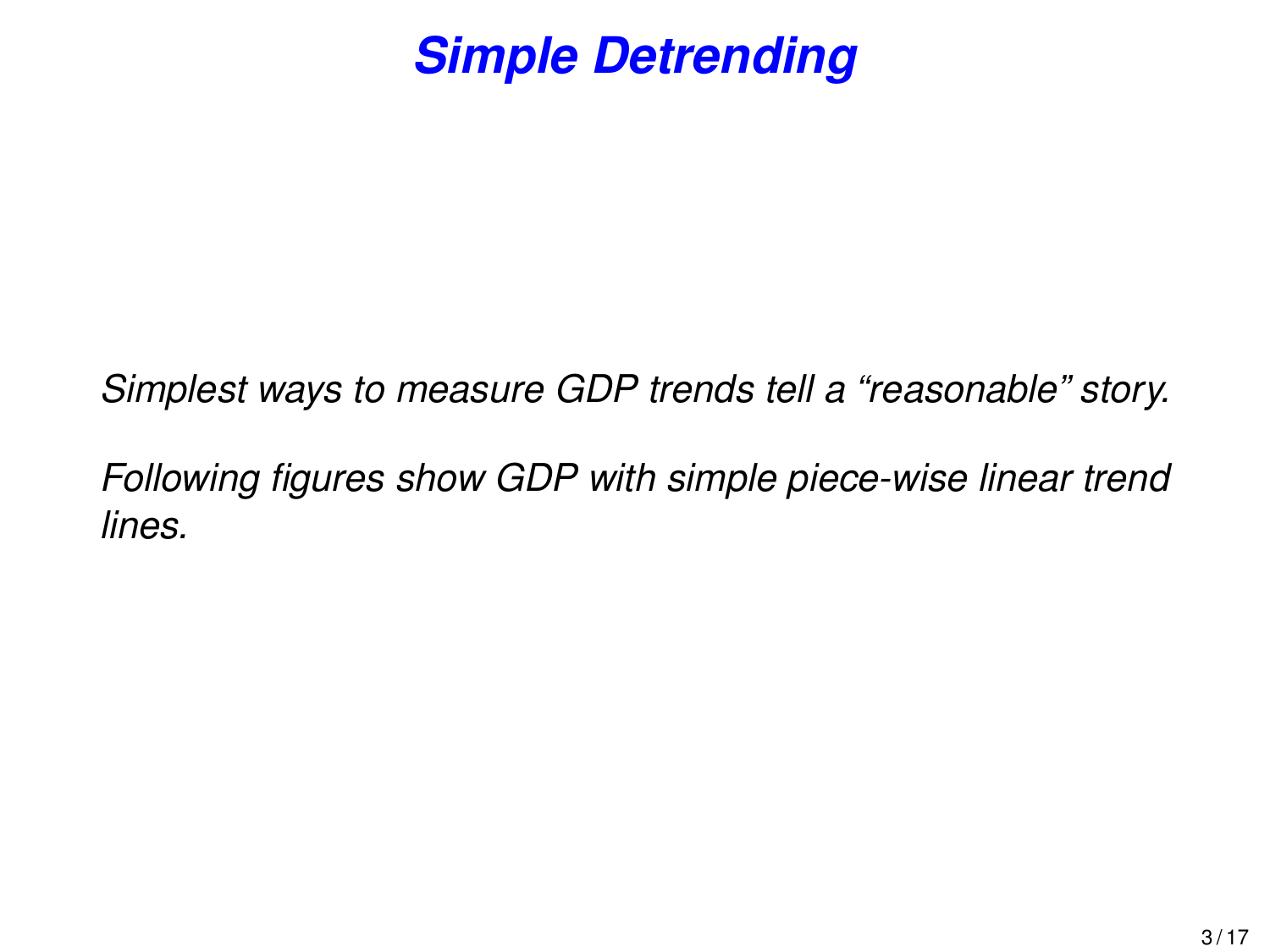### **Eurozone (log) GDP and trends**



Sources: Eurostat and the author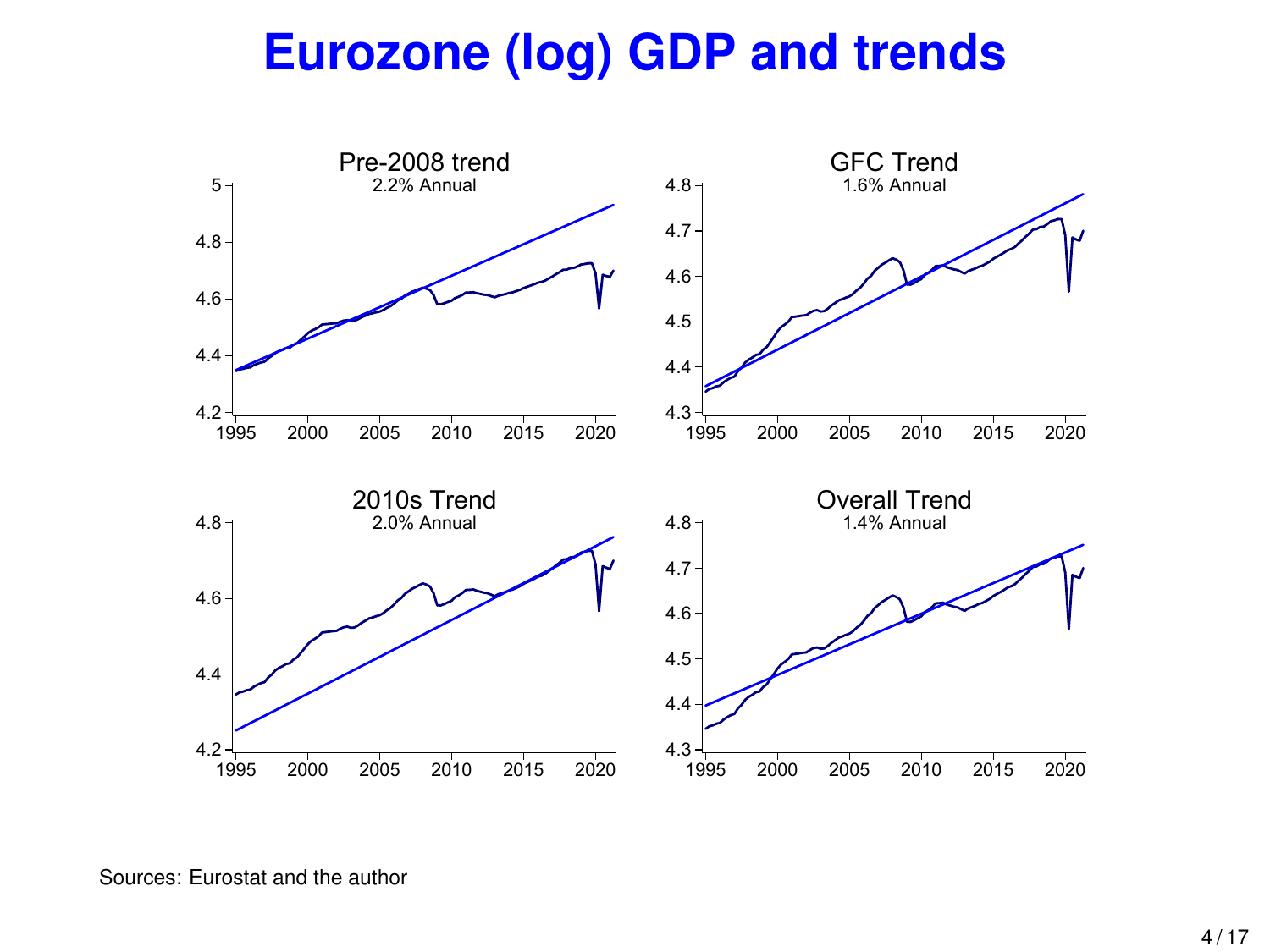## **The Eurozone Trend-Cycle**

EZ GDP trend growth is 2% a year

Punctuated by some disasters

- GFC and EZ crisis causing permanent damage
- Covid 19?

Can visually (and statistically) detect random walk with a drift

*But not all countries are the same...*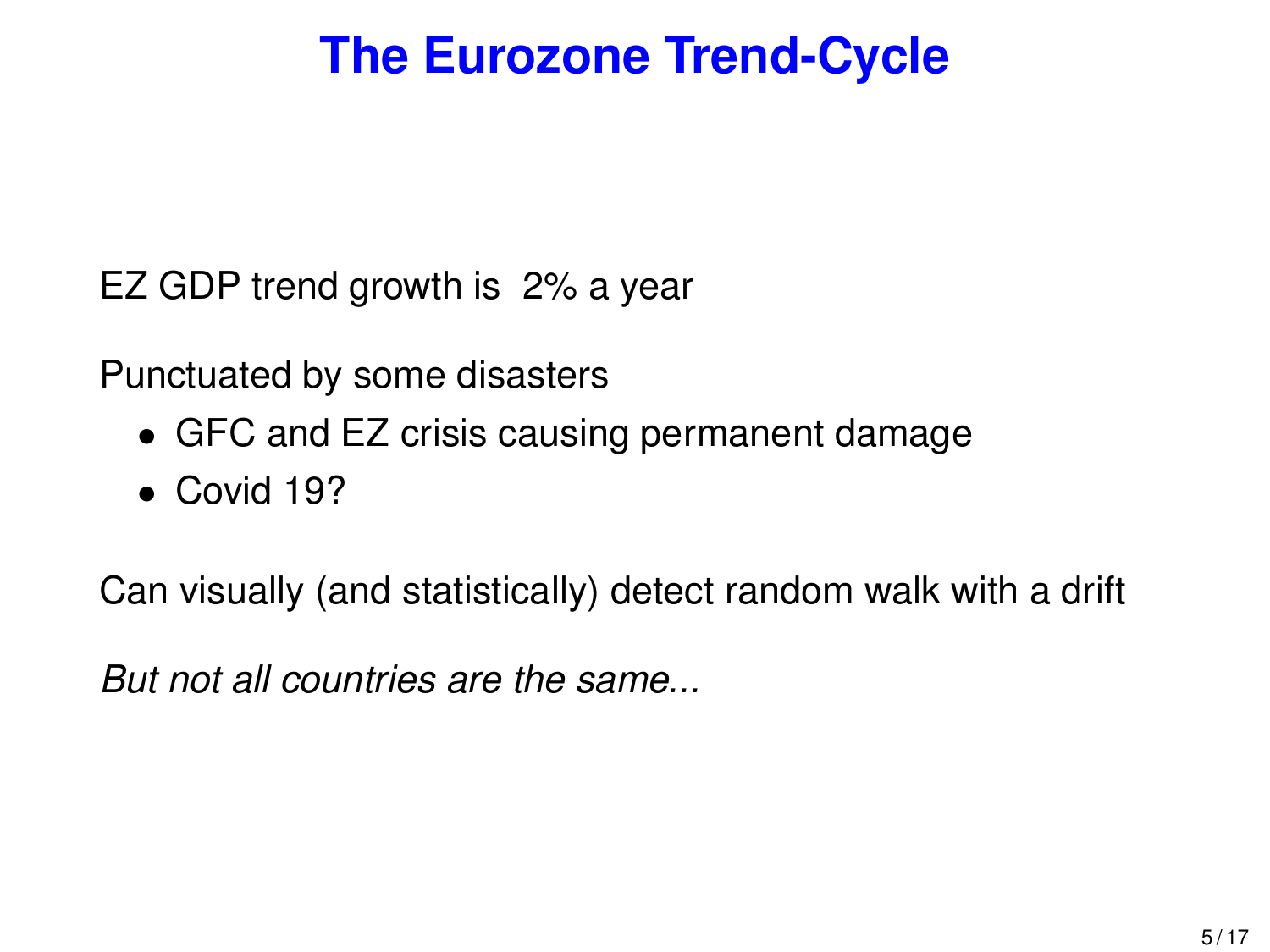## **Germany and France (log) GDP and trends**



Sources: Eurostat and the author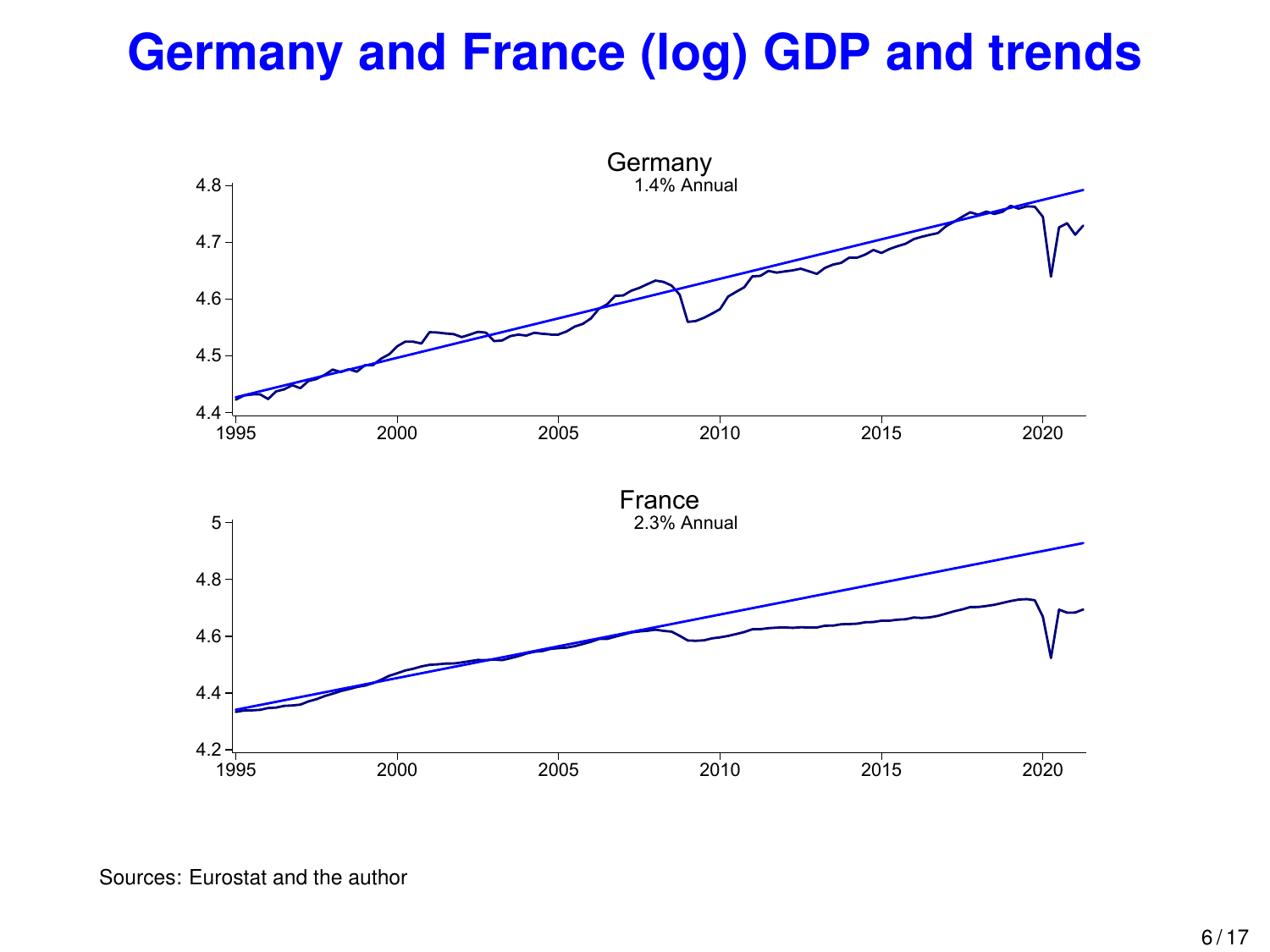## **Southern Europe (log) GDP and trends**



Sources: Eurostat and the author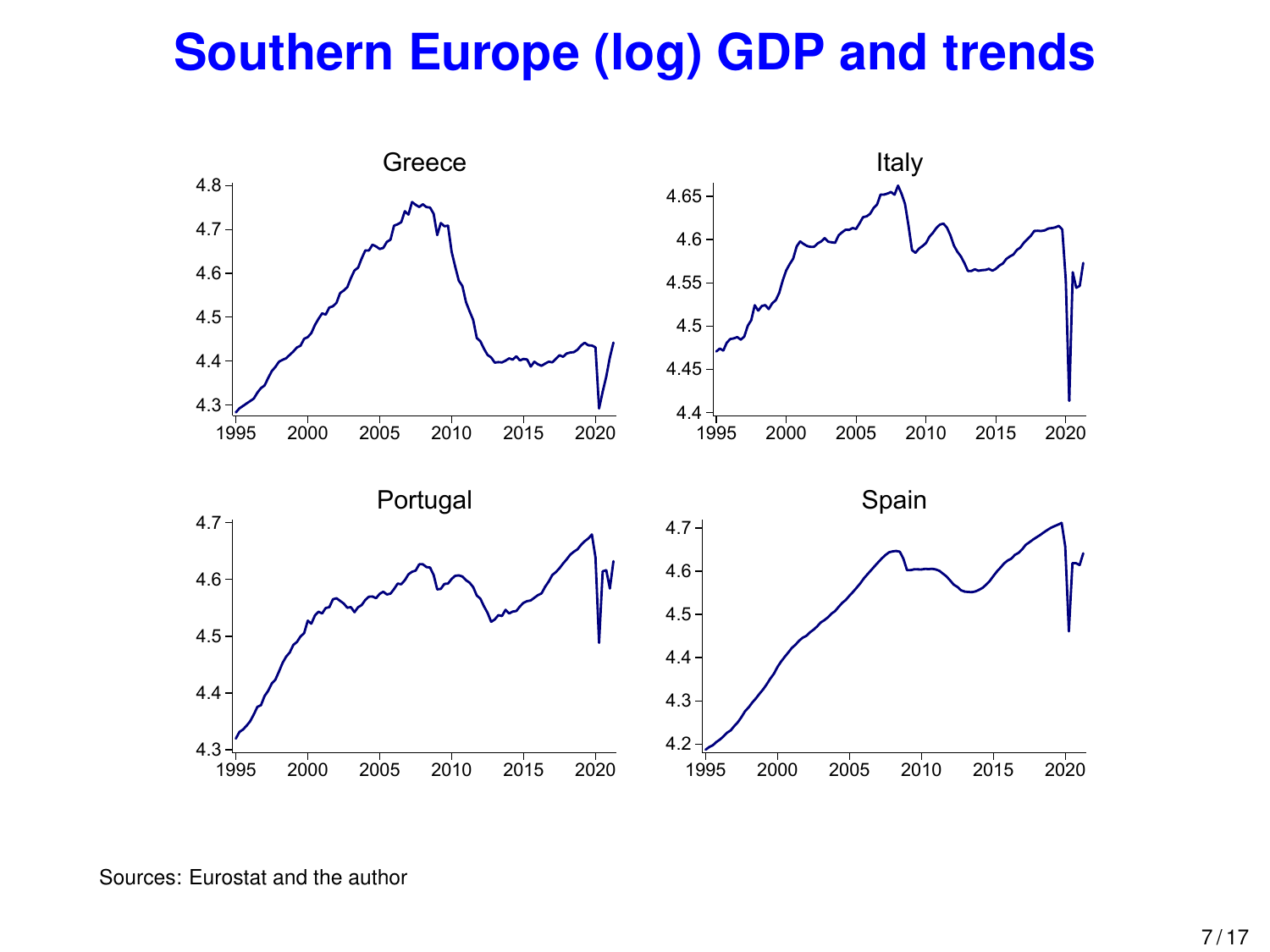## **Simple Story**

Germany has followed the classical trend-and-cycle paradigm

Most countries (also outside the EZ) have followed the "cycle is the trend" paradigm during GFC.

- Economies never return to their pre-crisis trend
- Aguiar and Gopinath (2007)

Aside: Lead to interesting questions about the correct level of aggregation.

*Perhaps this is because I am using to simple a method? Au contraire... More "sophisticated" methods give less "reasaonable" and far more dangerous results*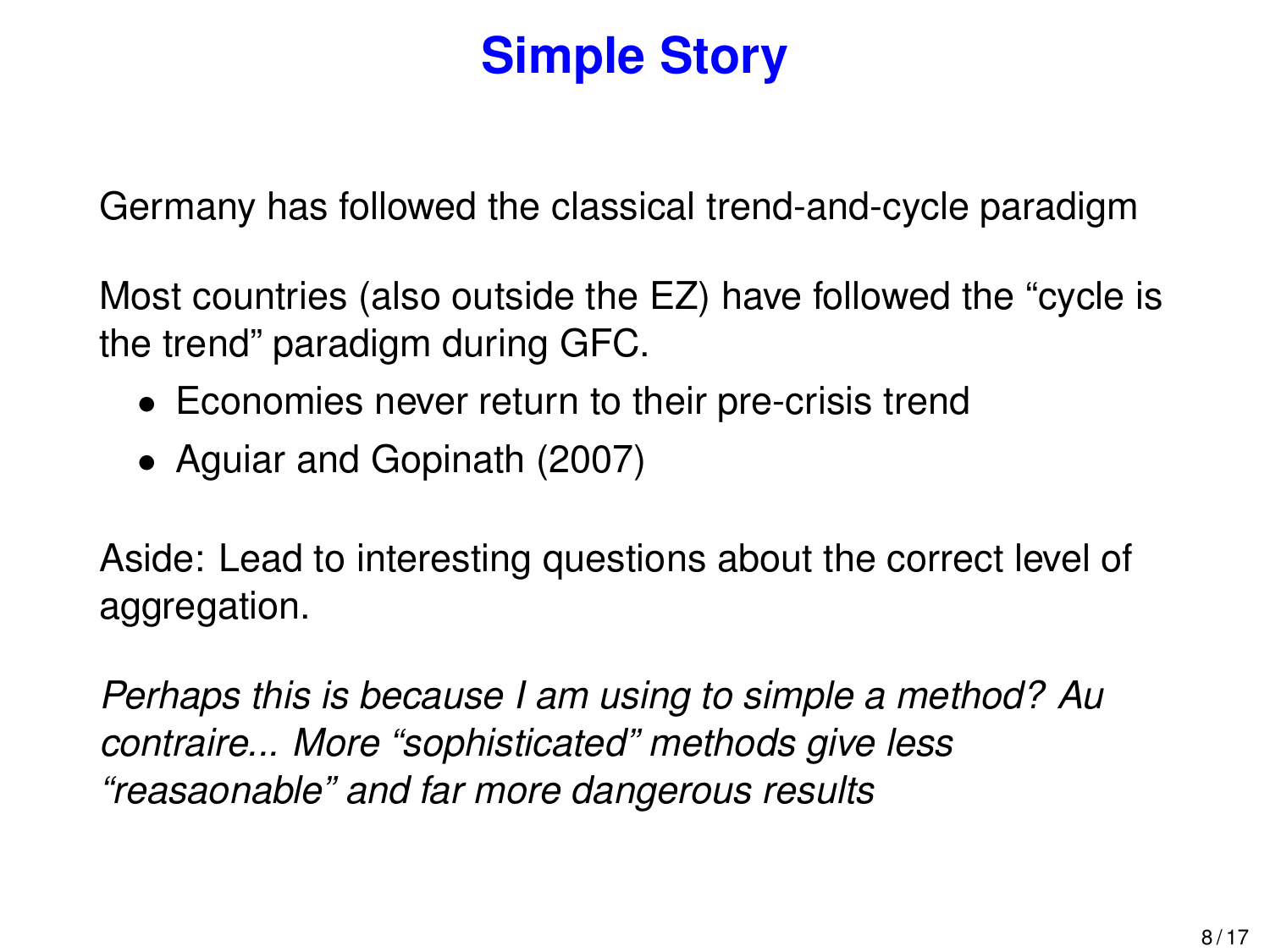### **Italy (log) GDP and HP-Filter trend**



Sources: Eurostat and the author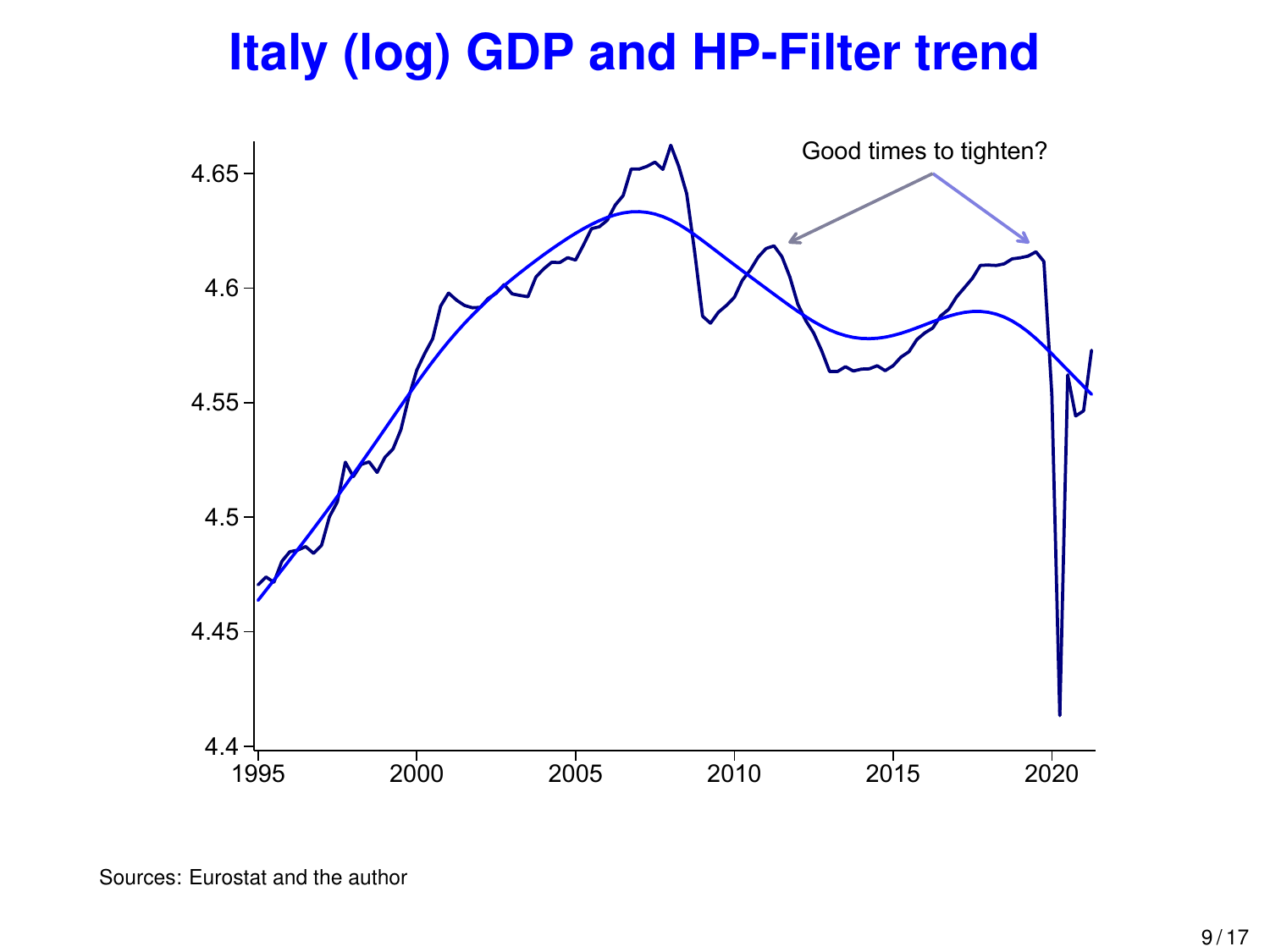## **Potential Output Defeatism and its Consequences**

Statistical cycle-trend methods are sluggish defeatists

- Can't distinguish permanent disasters from cycles
- Facing a disaster, gradually acknowledge the new trend.
- This means that output gap closes not because GDP recovers, but because faulty potential GDP estimates converge to reality.

Lead to misguided policy advice:

- Quash any delayed recovery.
- Potential output estimates declare defeat

*There are of course production function methods of estimating potential output, but these too require us to take a position on whether losses in jobs, capital, TFP.*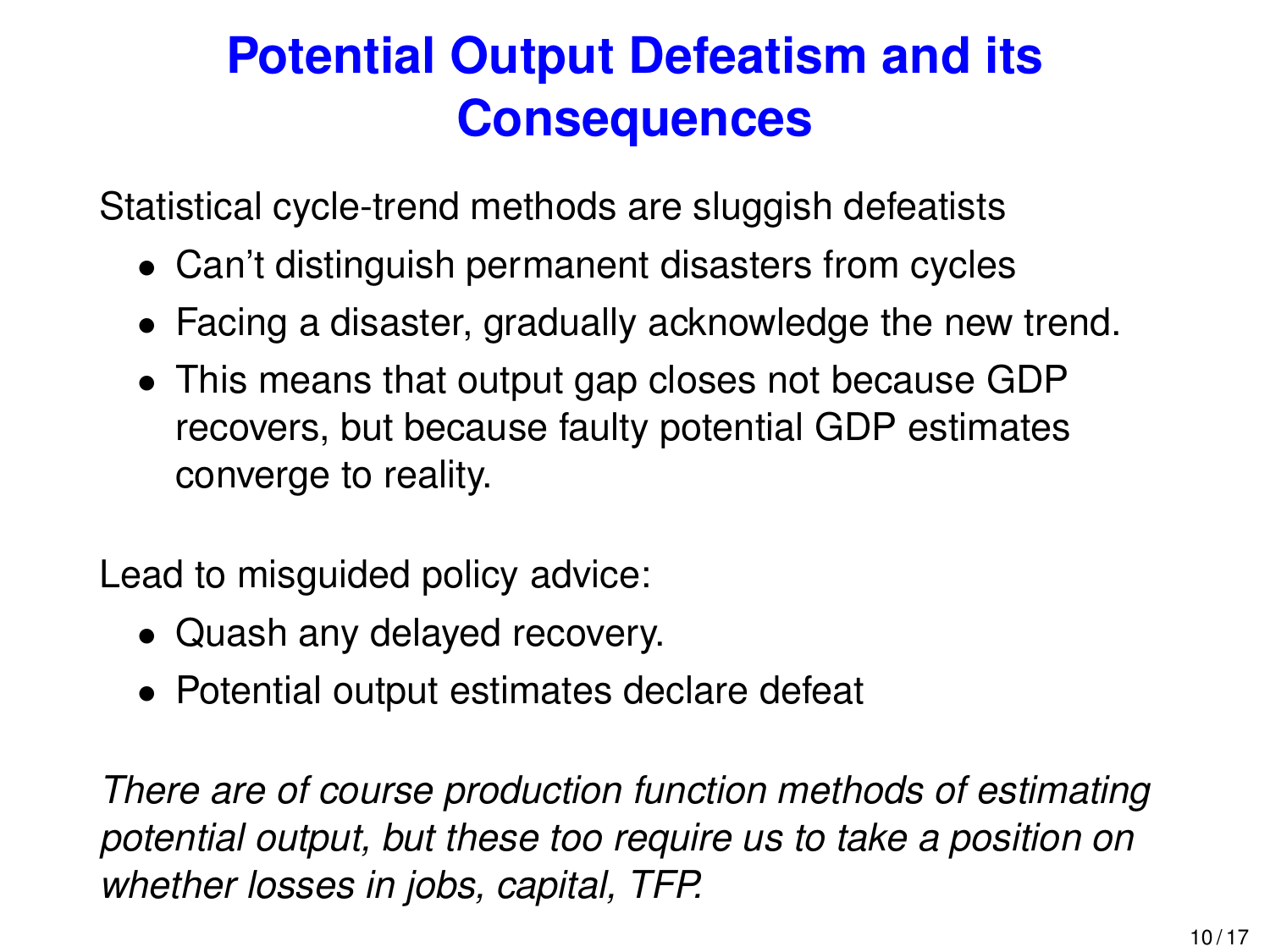### **Output Gap Measures for Different Purposes**

Output gaps are studied for a variety of purposes and the "correct" answer depends on the question.

- Are inflation pressures around the corner?
- How well is capacity (labor force) utilized?
- **Cyclically-adjusted budget measures**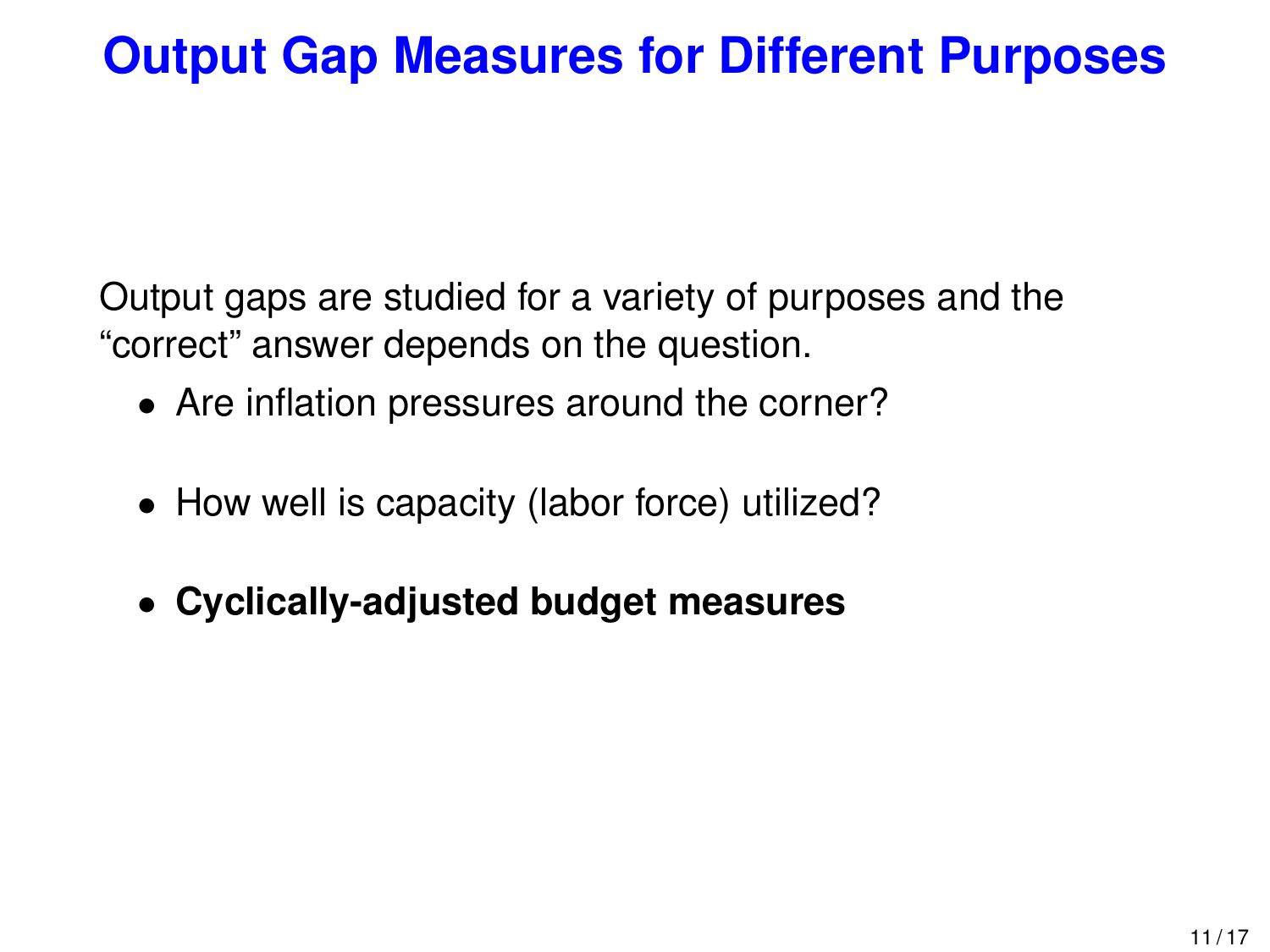### **Government spending in the Eurozone**



Natural logs, seasonally adjusted. Sources: Eurostat and the author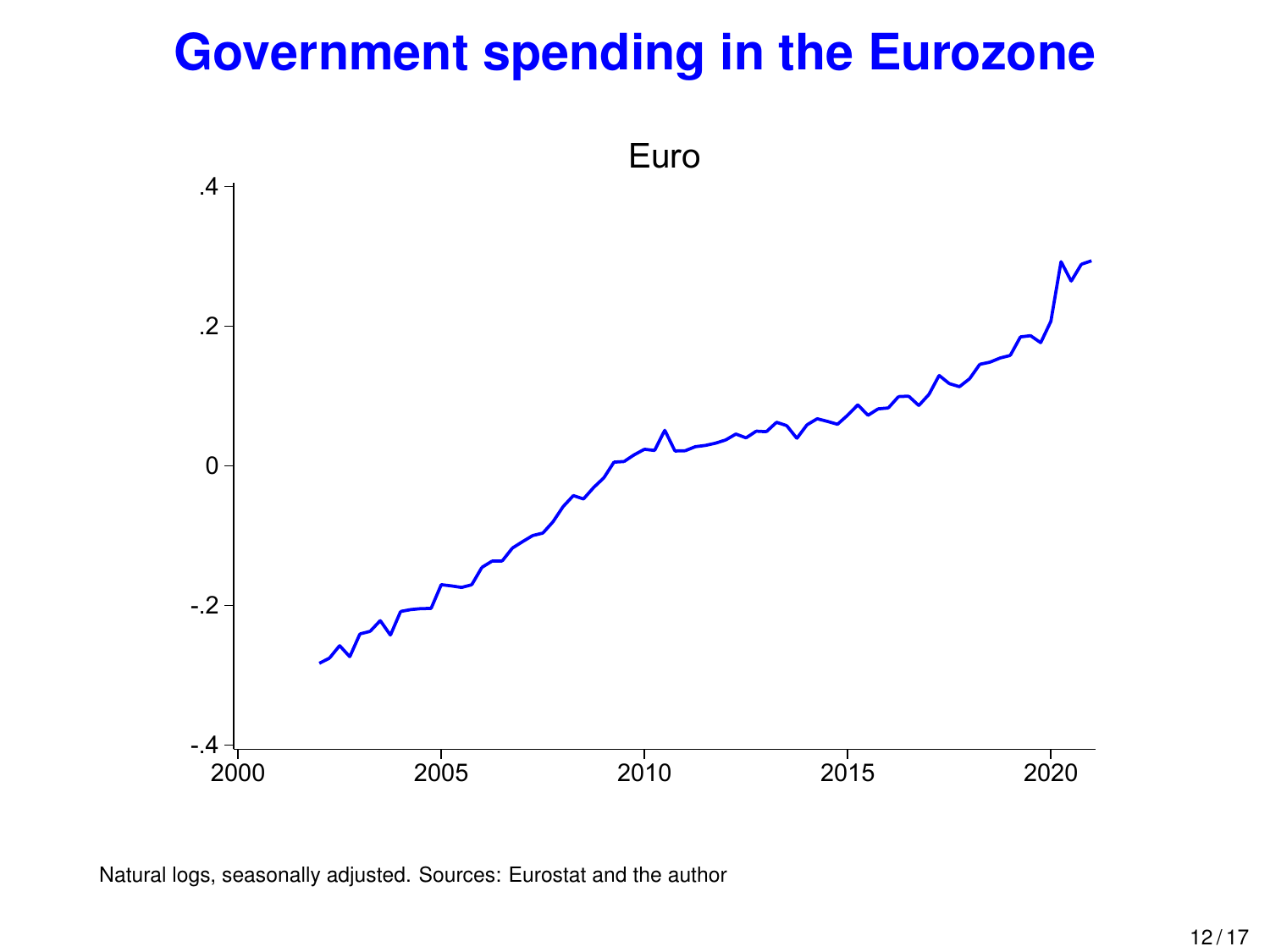### **Government spending in the Eurozone**



Natural logs, seasonally adjusted. Sources: Eurostat and the author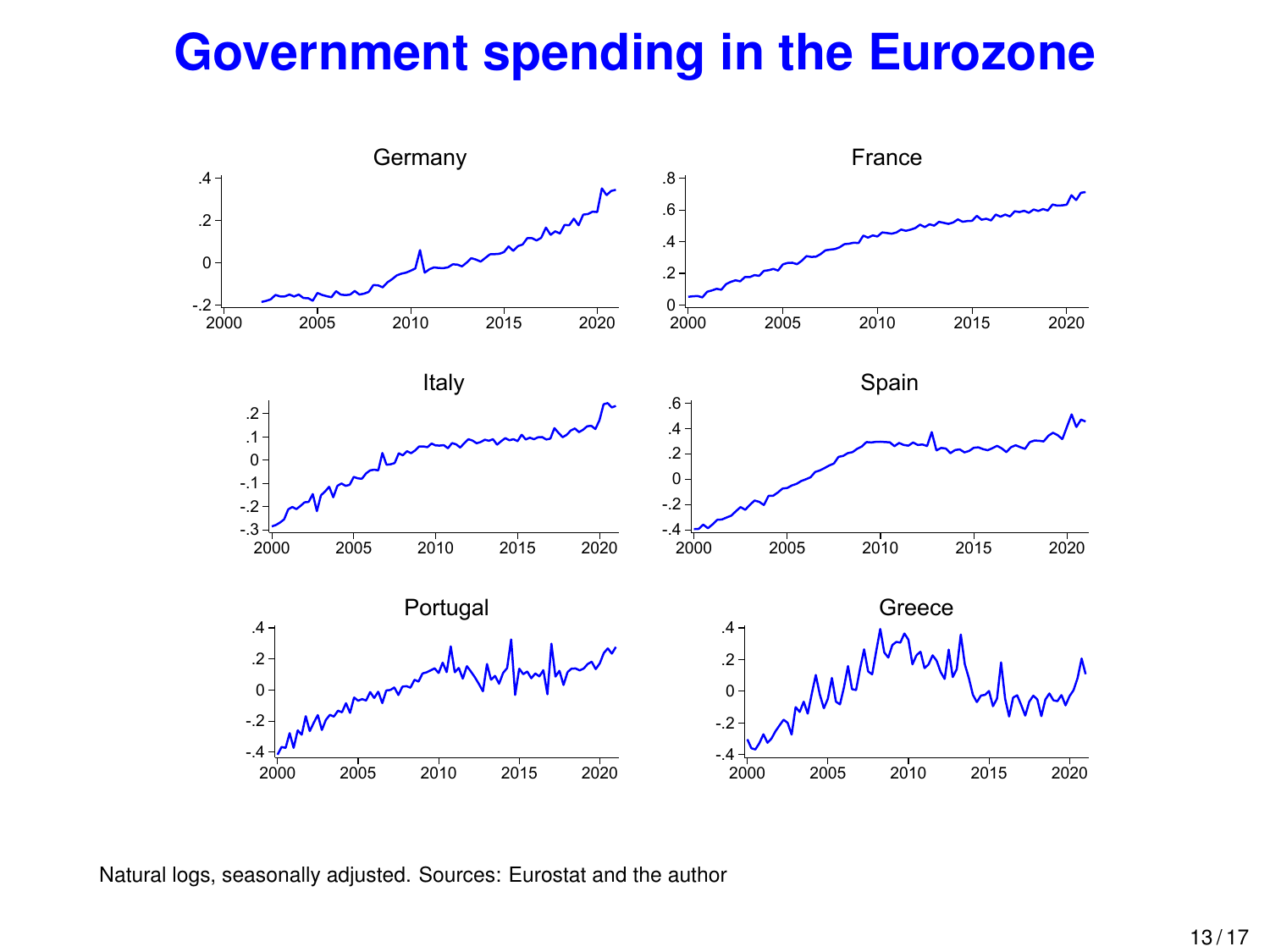# **Public Spending and Endogenous Potential Output**

Countries cut spending more the more permanent the economic damage. (Not making a causal statement)

This is the right policy **if** potential GDP is exogenous.

But increasing theories and evidence point in a different direction.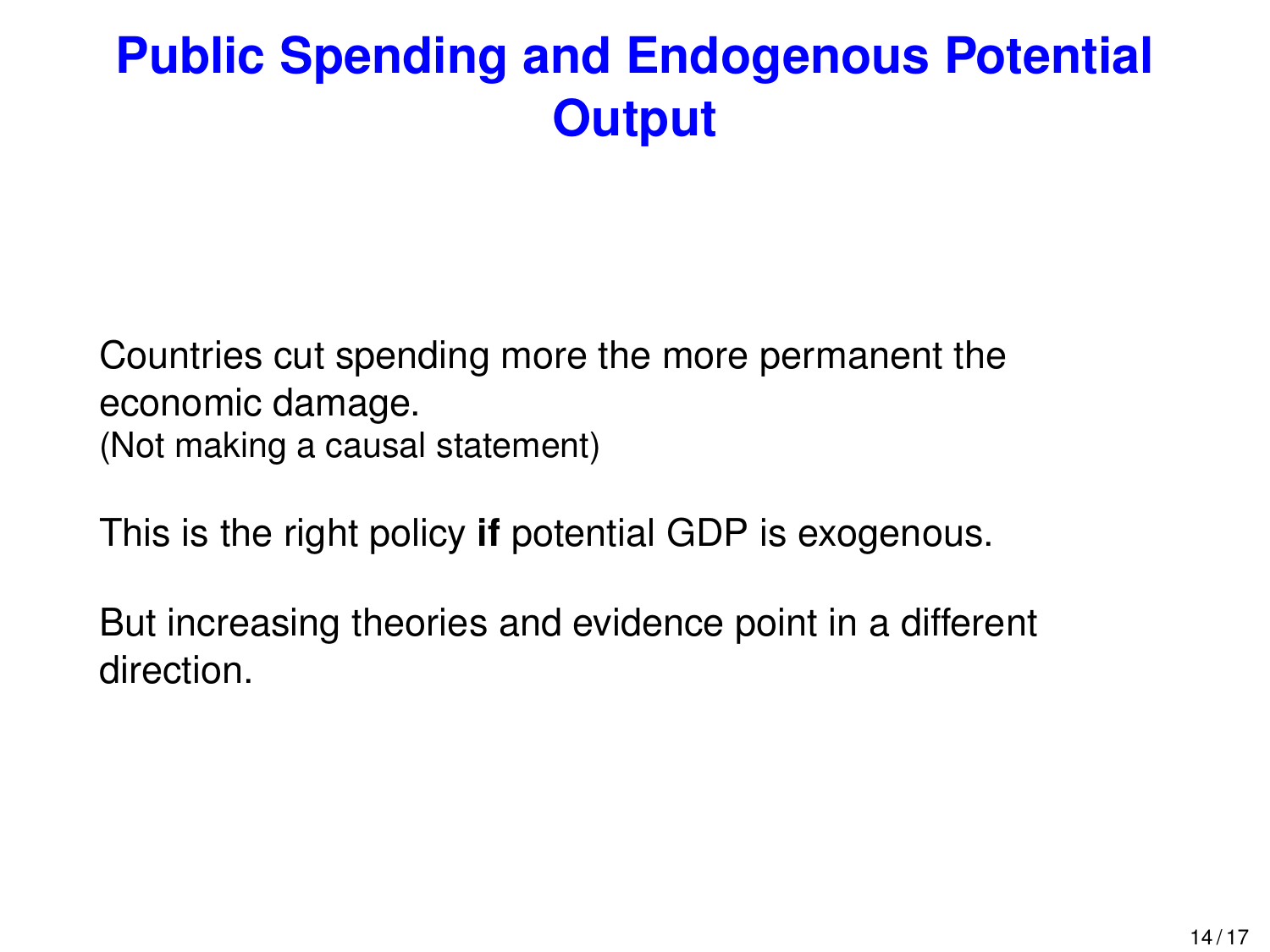## **New views on endogenous potential output**

#### **(New) Keynesian view**:

- Potential output (supply) is exogenous
- Aggregate demand management (fiscal/monetary)  $\rightarrow$ output gap

#### **New views macro policy and potential output**

- Low demand  $\rightarrow$  scarring effects on potential output
	- Imnplied in endogenous growth literature: Romer (1992), Young (1991, 1998); Lucas (1993); Jones (1995)
	- ▶ More recently formalized in: Benigno & Fornaro (2018); Anzoategui et al (2019); Fornaro & Wolf (2021).
	- ▶ Evidence: Jordà, Singh & Taylor (2020); Ilzetzki (2021)
- "Hysterisis"

Cera, Fatás, & Saxena (JEL, forthcoming) for review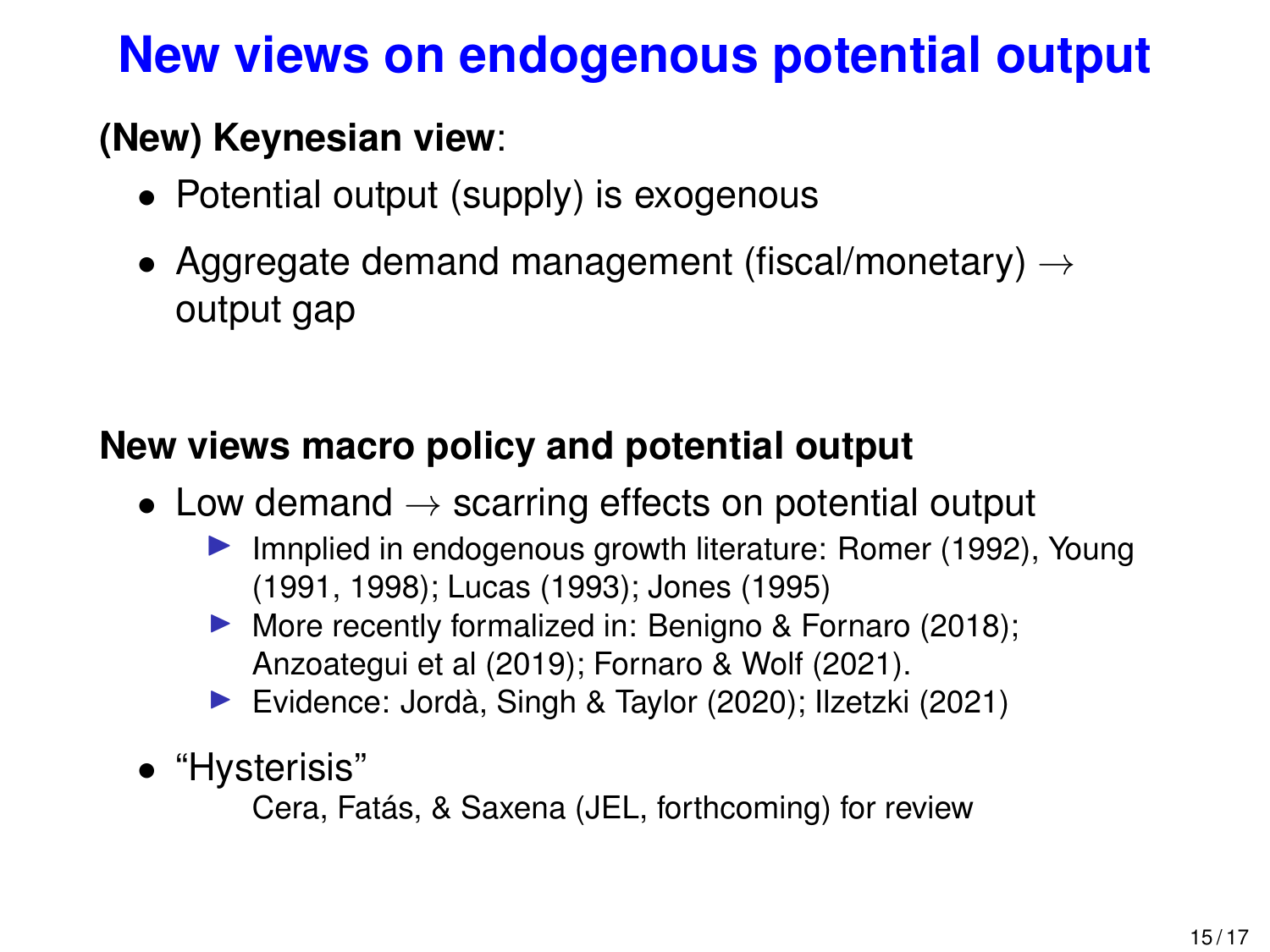## **Ilzetzki (2021): Learning by Necessity**

Use archival data from US aircraft manufacturing in WWII.

Changes in strategic needs provides quasi-random shifts in demand for different aircraft types.

Government demand  $\rightarrow$  higher TFP

This effect holds primarily when capacity utilization is high: **Learning by Necessity**

Call for erring on the side of running the economy "hot"